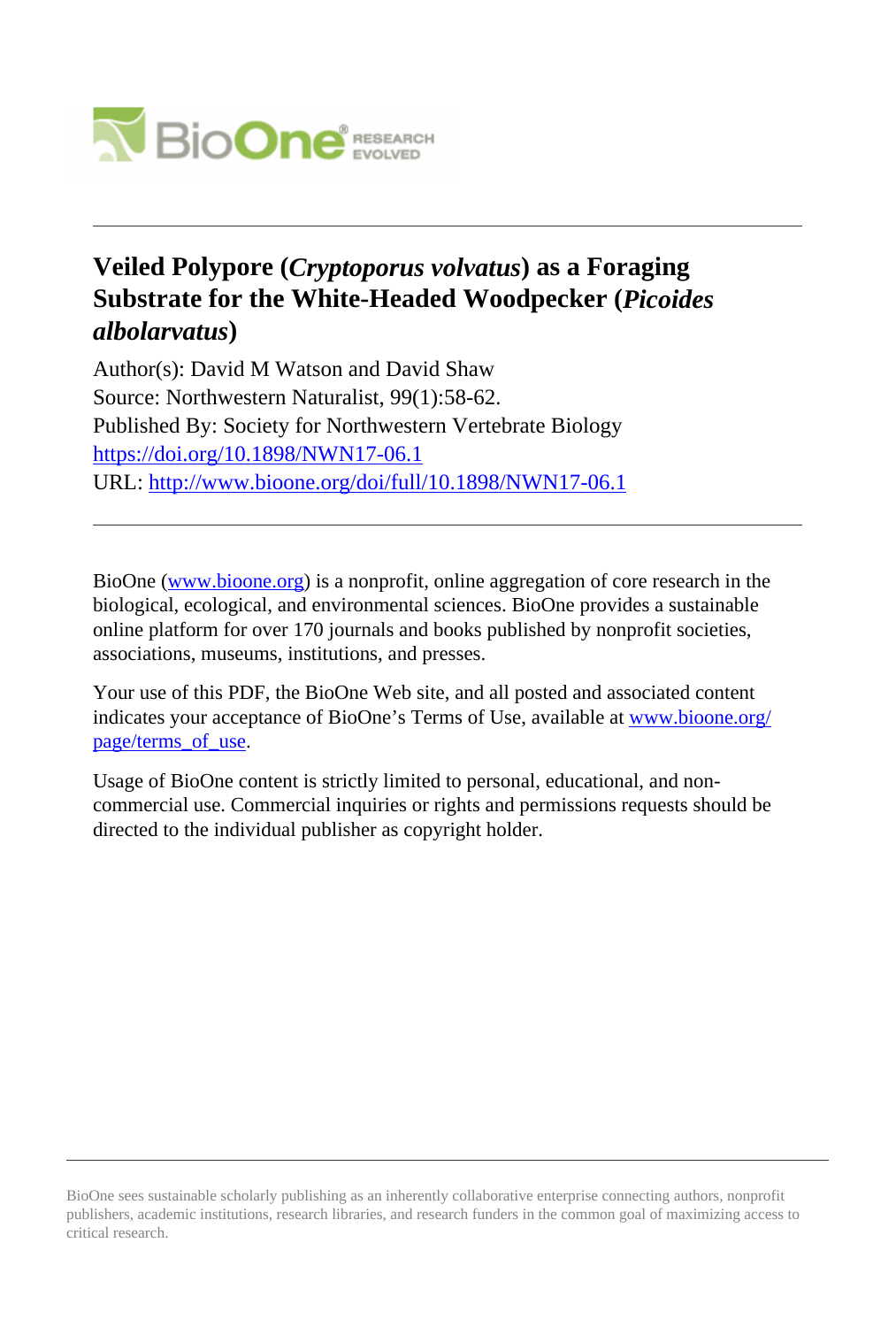## VEILED POLYPORE (CRYPTOPORUS VOLVATUS) AS A FORAGING SUBSTRATE FOR THE WHITE-HEADED WOODPECKER (PICOIDES ALBOLARVATUS)

## DAVID M WATSON AND DAVID SHAW

ABSTRACT—In the northwest, White-headed Woodpeckers (Picoides albolarvatus) are an uncommon species restricted to interior, dry coniferous forests. This species forages primarily by probing in bark crevices, surface gleaning, and excavating below the bark. Here we report on an observation from Mt. Ashland in southern Oregon of a White-headed Woodpecker feeding on insects in and around the sporophores of Veiled Polypore (Cryptoporus volvatus). Inspection of other sporophores with signs of woodpecker feeding revealed abundant fly larvae and beetles (adults and larvae). This widespread decay fungus colonizes the sapwood of recently dead trees where it is frequently associated with bark beetles. A suite of other insects is attracted to the sporophore, many using the enclosed pouch as a pupation chamber. In addition to exploring the significance of C. volvatus as a foraging substrate for White-headed Woodpeckers, we discuss the potential role of White-headed Woodpeckers as dispersal agents for C. volvatus and the possible interplay between C. volvatus-induced decay, insect availability, and habitat selection by White-headed Woodpeckers.

Key words: Ashland, bark beetle, Cryptoporus volvatus, decay, habitat selection, Oregon, Picoides albolarvatus, Veiled Polypore, White-headed Woodpecker

White-headed Woodpeckers (Picoides albolarvatus) are an uncommon resident of the montane coniferous forests of the western United States and southern British Columbia. In addition to their restricted range, this species depends on forests dominated by Ponderosa Pine (Pinus ponderosa) and is variously listed as endangered (Canada), of conservation concern (USA), and imperiled and vulnerable to extirpation (Washington and Oregon; Mellen-McLean and others 2013). Previous research on this species has focused on habitat preferences and nesting ecology (Lorenz and others 2015). In addition to excavating into trees (alive or dead) for prey (Kozma and Kroll 2013; Lorenz and others 2016), White-headed Woodpeckers exhibit a high foraging versatility; flaking bark and gleaning from trunks, probing needle clusters, prying insects

from crevices in bark, sap sucking, and extracting seed from cones of conifers (Lorenz and others 2016). Here, we describe observations of a White-headed Woodpecker foraging for insects found within the sporophores (fruiting bodies) of the Veiled Polypore, or Pouch Fungus (Cyptoporus volvatus [Peck] Shear [Basidiomycete: Polyporaceae]), a sapwood decay fungus of conifers in the North Temperate regions of the world (Gilbertson and Ryvarden 1987).

On 22 July 2016, DMW observed a Whiteheaded Woodpecker (adult male by plumage) at 15:50 beside the Pacific Crest Trail on the southern slope of Mt. Ashland in southern Oregon (42.07389 N; 122.71056W; 1940 m elevation). For a period of approximately 15 min, DMW observed the bird with 10X binoculars from a distance of 8 to 10 m as it foraged on the trunk of a dead Red Fir (Abies magnifica). The bird repeatedly pecked around the brown sporophores of C. volvatus, working up and down the north side of the tree, moving from sporophore to sporophore (Fig. 1 A, B). The bird foraged primarily around the sporophore margins, pecking at the fruiting body itself and the surrounding bark. Afterwards, closer inspection revealed that it was making 12 to 18 mm holes on the lower surface of the sporophores (Fig. 1C).

On 23 July 2016, DMW observed Whiteheaded Woodpeckers (adult males, females, and 1 immature bird) on 5 more occasions in stands of Red Fir, White Fir (Abies concolor), and Port Orford Cedar (Chamaecyparis lawsoniana) on the southern slope of Mt. Ashland. Inspection of standing dead trees revealed more pecked C. volvatus sporophores on a recently dead White Fir (Fig. 1D), with many older (white and brittle) sporophores found beneath the tree, all with obvious peck marks and holes of comparable dimensions.

Then on 24 July 2016 at approximately 2200m elevation, we located more C. volvatus sporophores (on White fir and Red Fir) that had been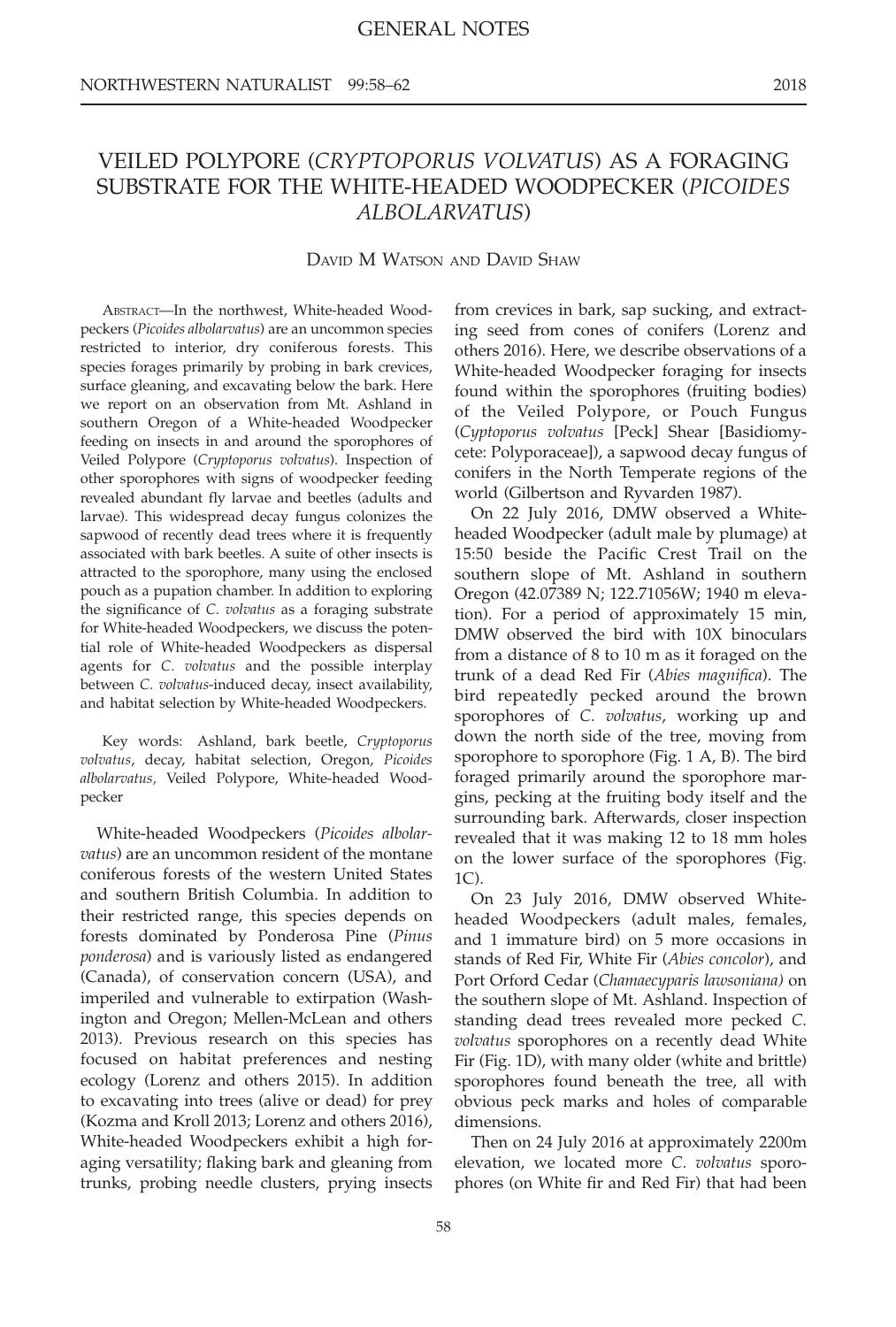

FIGURE 1. (A) The trunk of a Red Fir (Abies magnifica) where a White-headed Woodpecker (Picoides albolarvatus) was observed pecking around the fruiting bodies of Veiled Polypore (Cryptoporus volvatus; Polyporaceae). Note the series of holes and freshly-exposed bark above the polypore; (B) Closer view of one of the Veiled Polypore fruiting bodies; note small holes on the upper surface. This fruiting body was one of several collected, from which small fungus beetles (Plesiocis cribrum; Ciidae) emerged; (C) Another fruiting body on the same tree with a large hole on the lower surface, made by a White-headed Woodpecker presumably searching for insects; and (D) Recently dead White Fir (Abies concolor) at higher elevation on southern slope of Mt. Ashland with freshlyexposed bark and signs of woodpecker foraging on Veiled Polypore fruiting bodies.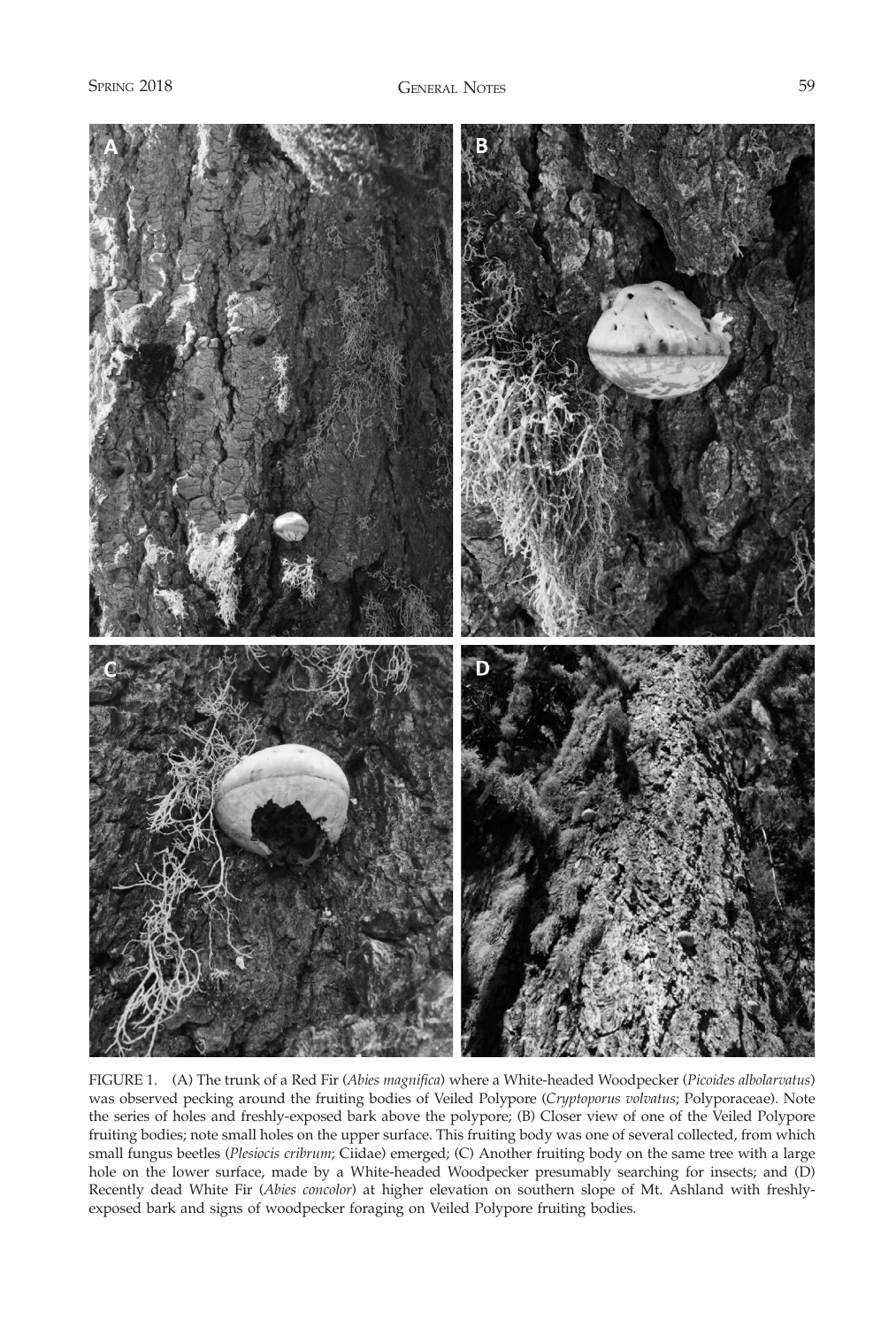pecked on the upper as well as lower surfaces. We dissected these sporophores and found larvae (approximately 8 mm) of beetles and flies boring within the sporophores, as well as abundant frass from previous occupants that had pupated. Adult beetles (6 to 9 mm) and exuvia were found in the chamber and subcortical area of the sporophore. We also placed fresh sporophores removed from multiple Abies spp. into a rearing box from which multiple individuals of a fungus eating beetle, Plesiocis cribrum Csy. (Coleoptera: Ciidae; identified by Bill Gerth, Oregon State University Plant Clinic # E17-84), later emerged. These are small fungus beetles known to associate with C. volvatus (Borden and McClaren 1972).

Although 5 other woodpecker species (Northern Flicker [Colaptes auratus], Hairy Woodpecker [Picoides villosus], Williamson's Sapsucker [Sphyrapicus thyroideus], Lewis's Woodpecker [Melanerpes lewis], and Pileated Woodpecker [Dryocopus pileatus]) were observed nearby, we consider it most likely that White-headed Woodpeckers caused the feeding sign; a behavior which has not previously been described. On no occasions did we observe any other woodpecker species feeding on or around C. volvatus sporophores and White-headed Woodpeckers were seen or heard at 2 of the 3 separate locations where pecked sporophores were found. Of the other woodpeckers we observed, the Hairy Woodpecker is the most likely to also forage on C. volvatus sporophores because it forages on recently dead trees for bark beetles containing C. volvatus sporophores, and it has a large dietary overlap with White-headed Woodpeckers during the breeding season (Kozma and Kroll 2013).

In addition to evaluating the significance of C. volvatus as a foraging substrate for Whiteheaded Woodpeckers, we also explored the potential role of White-headed woodpeckers as dispersal agents for C. volvatus and the possible interplay between C. volvatus-induced decay and habitat selection by White-headed Woodpeckers (and woodpeckers in general). Cryptoporus volvatus sporophores often grow on recently dead trees in the year following beetle colonization, emerging from the entrance holes created by insects (Waldron 1969; Borden and others 1969). Sporophores typically emerge in early spring and mature in late spring or early summer. The fungus causes a white rot of the sapwood, which Gilbertson and Ryvarden (1987) describe as

"superficial" within the 1st year, thought to be readily replaced by succeeding wood-decay fungi. Trees in the genera Pinus, Abies, and Pseudotsuga are the most common hosts. Unlike other polypores, C. volvatus is unique in that the pore surface is covered by a veil, creating an enclosed chamber (or pouch) beneath the pore surface. During maturation, an ostiole develops at the base of the veil. Spore dispersal is thought to be associated with insects attracted to the sporophore, which then enter through the ostiole (Borden and McClaren 1970), although airborne dispersal through the pore is also possible (Gilbertson and Ryvarden 1987).

We are unaware of any published observations of birds foraging on this widespread fungus, but the abundant insects we found associated with the sporophore is consistent with previous work. Borden and McClaren (1972) found that in each region studied, over 70% of sporophores investigated had insects or evidence of insect activity, with peak insect activity occurring during and after maturation in June. The predominant insects they found included 3 beetle species: Plesiocis cribrum, Platydema neglectum Trip. (Coleoptera: Tenebrionidae), and Aphenolia monogama Crotch (Coleoptera: Nitidulidae). In addition, they found other Coleoptera and insects in the orders Lepidoptera, Diptera, Hymenoptera, Homoptera, Hemiptera, Neuroptera, and Collembola as well as spiders, mites, and pseudoscorpions. Setsuda (1995) also reported on 5 species of beetles associated with C. volvatus sporophores in Japan: 4 were fungus feeding beetles that were specific to C. volvatus and 1 was a predator. These insects are found as adults and larvae in the chamber of the sporophore, mining the sporophore and the subcortical area near the sporophore. Waldron (1969) found bark beetles and P. cribrum, associated with C. volvatus in Ponderosa Pine. Waldron (1969) concluded that Ips pini Say (Coleptera: Curculionidae) in Pinus spp., Scolytus ventralis LeConte (Coleoptera: Curculionidae: Scolytinae) in Abies spp., and P. cribrum in all tree species, were the primary vectors of C. volvatus. Beetles in the families Nitidulidae and Tenebrionidae have also been documented to feed inside C. volvatus sporophores on spores and fungal tissues (Gillogly and Gillogly 1954; Borden and others 1969). Borden and McClaren (1970, 1972), documenting the close association with subcortical insects, found that over 25 insect species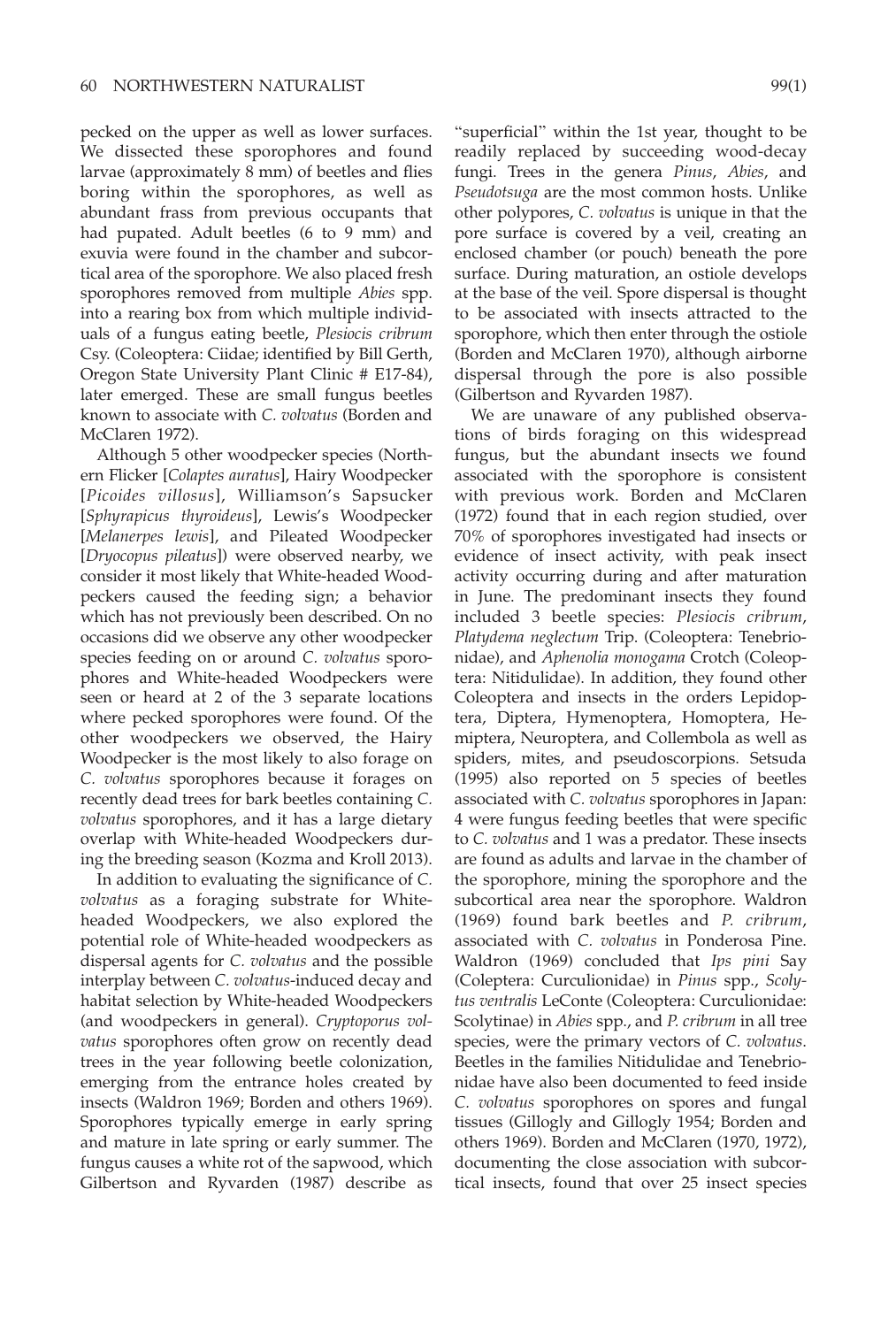were associated with C. volvatus, and proposed that the fungus was primarily dispersed by the insect predator of subcortical insects and bark beetles, Temnochila virescens Mann. (Coleoptera: Ostomidae). This predator was frequently found in the chamber of C. volvatus where it apparently feeds on insects and becomes covered with sticky spores. Adults likely vector the spores when they move to newly attacked trees and lay eggs at beetle gallery entrance holes because their larvae were never found in sporophores. Castello and others (1976) also showed that Dendroctonus pseudotsugae Hopkins (Coleoptera: Curculionidae: Scolytinae) is a vector of C. volvatus, likely from vegetative material transported passively by the beetles. The close association of this fungus with insects makes it a potential food resource for insectivorous birds, especially woodpeckers that forage on standing dead trees. Because the rot induced by C. volvatus is restricted to the sapwood, it may play a role in promoting wood boring insects such as flat-headed wood borers (Coleoptera: Buprestidae), round-headed wood borers (Coleoptera: Cerambycidae), and other under-bark inhabiting insects (Borden and McClaren 1970, 1972), which provide further food resources for bark-foraging birds.

When foraging for insects in and around mature sporophores, White-headed woodpeckers likely dislodge spores, facilitating dispersal and potentially effecting directed dispersal to uninfected trees and stands. Woodpeckers have long been presumed to act as dispersal agents for fungi (Warner and French 1970; Cockle and others 2012), with recent research demonstrating a close relationship between occurrence of decay fungi and woodpecker nest site selection (Zahner and others 2012; Jusino and others 2015). Experimental research on Red-cockaded Woodpeckers (Picoides borealis) (Jusino and others 2016) has demonstrated a mechanistic link between woodpecker nest excavations and colonization and establishment of decay fungi. By swabbing woodpeckers and inoculating trees with samples retrieved, Jusino and others (2016) recreated the fungal communities associated with Red-cockaded Woodpecker nest cavities, including Porodaedalea pini sensu lato, a fungus associated with ''pine red heart disease'' that characteristically infects trees selected for nesting sites.

Our observations suggest that dispersing fungal spores may be more widespread among woodpeckers, raising the possibility that Whiteheaded Woodpeckers facilitate establishment of C. volvatus. Rather than affecting nest-site availability, pouch fungus accelerates sapwood decay of recently dead trees and may enhance availability of saproxylic insect prey within occupied territories. This may be especially important for Ponderosa Pine which has characteristically thick sapwood. Although the lack of previous records of this foraging substrate suggests this behavior is uncommon (Lorenz and others 2016), occasional instances may influence the distribution of C. volvatus. In addition to intensifying prevalence of pouch fungi within infected stands, White-headed Woodpeckers may disperse spores to uninfected stands, thereby promoting decay and increasing habitat suitability for saproxylic insects and the species dependent on them.

## LITERATURE CITED

- BORDEN JH, MCCLAREN M. 1970. Biology of Cryptoporus volvatus (Peck) Shear (Agaricales, Polyporaceace) in southwestern British Columbia: Distribution, host species, and relationship with subcortical insects. Syesis 3:145–154.
- BORDEN JH, MCCLAREN M. 1972. Cryptoporus volvatus (Peck) Shear (Agricales: Polyporaceae) in southwestern British Columbia: Life-history, development, and arthropod infestation. Syesis 5:67–72.
- BORDEN JH. MCCLAREN M, HORTA MA. 1969. Fecal filaments produced by fungus-infesting larvae of Platydema oregoneses. Annals of the Entomological Society of America 62:444–446.
- CASTELLO JD, SHAW CG, FURNISS MM. 1976. Isolation of Cryoptoporus volvatus and Fomes pinicola from Dendroctonus pseudotsugae. Phytopathology 66:1431–1434.
- COCKLE KL, MARTIN K, ROBLEDO G. 2012. Linking fungi, trees, and hole-using birds in a Neotropical treecavity network: Pathways of cavity production and implications for conservation. Forest Ecology and Management 264:210–219.
- GILBERTSON RL, RYVARDEN L. 1987. North American polypores. Oslo, Norway: Fungiflora.
- GILLOGLY LR, GILLOGLY GM. 1954. Notes on the biology of Epuroea monogama Crotch (Coleoptera: Nitidulidae). Coleopterists Bulletin 8:63–67.
- JACKSON JA. 1977 Red-cockaded Woodpeckers and pine red heart disease. Auk 94:160–163.
- JUSINO MA, LINDNER DL, BANIK MT, WALTERS JR. 2015. Heart rot hotel: Fungal communities in Red-